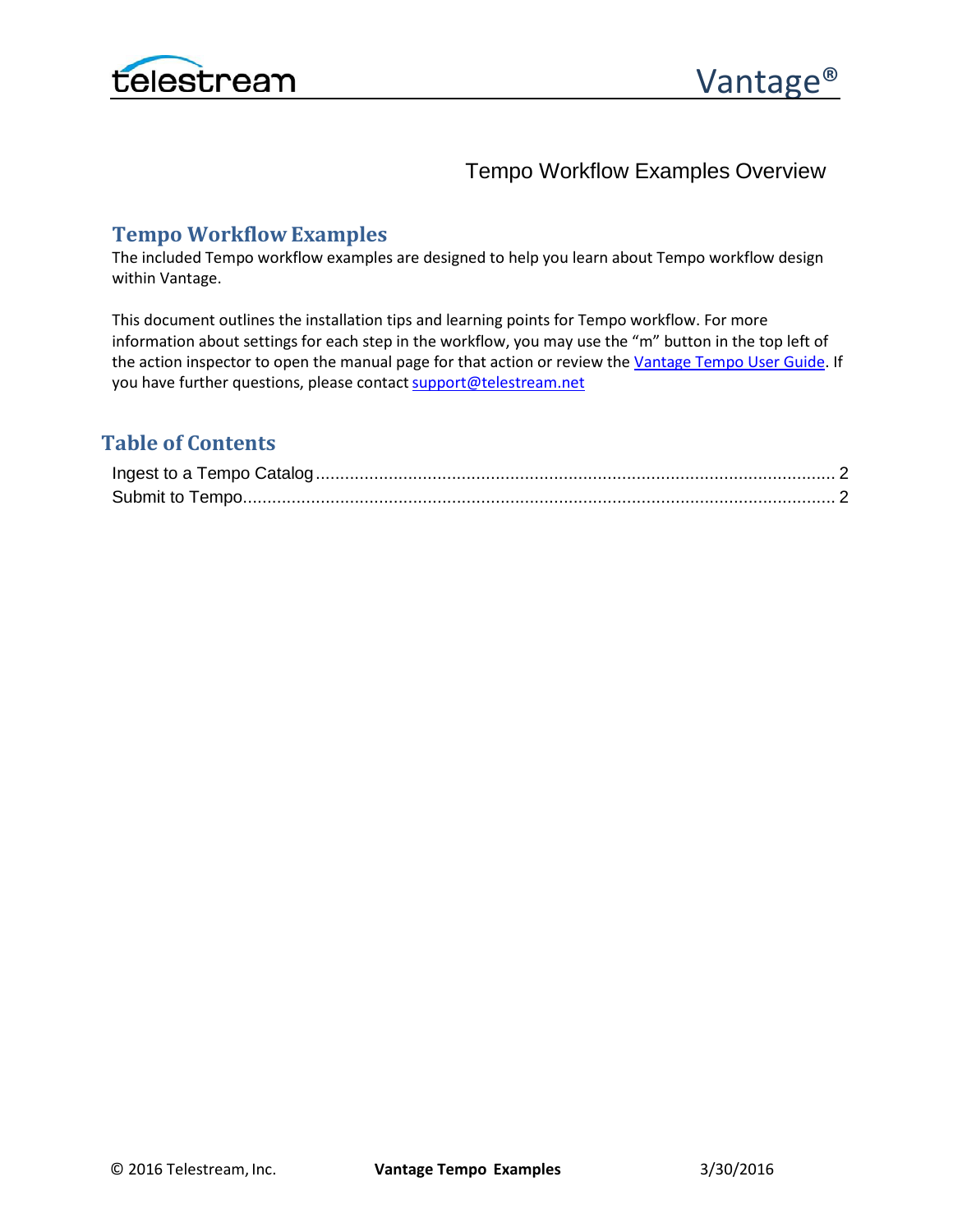



### <span id="page-1-0"></span>**Ingest to a Tempo Catalog**

This workflow adds media assets to a Vantage Catalog from which they can be submitted to Tempo from a Workflow Portal. For more information on Vantage Catalogs and Workflow Portals see the [Vantage](http://www.telestream.net/pdfs/user-guides/Vantage-UserGuides/Vantage-WorkFlow-Portal-Guide.pdf)  [Workflow Portal Guide.](http://www.telestream.net/pdfs/user-guides/Vantage-UserGuides/Vantage-WorkFlow-Portal-Guide.pdf)

**Products Required:** Vantage Tempo (v6.3 UP3 or later with Transcoder 2015.6 or later) running on a Lightspeed K80 server.

#### **Installation and using Ingesting into a Catolog:**

- 1. Import all of the workflows from the *Tempo Workflows\Workflows* folder into Vantage
- 2. From the Vantage Management Console create a new Catalog called *Tempo*.
- 3. From the Vantage Management Console import the *Tempo Portal Configuration.xml*.

| 7 Action Defaults                                                              | - Tempo Portal                                                                | Mark Clips for Re-Timing in Tempo-                                                                                          |
|--------------------------------------------------------------------------------|-------------------------------------------------------------------------------|-----------------------------------------------------------------------------------------------------------------------------|
| Domain Worldfow Analytics<br>T Action Analytics<br>C Workflow Analytics        | - Tempo Portal Configuration                                                  |                                                                                                                             |
| Support Utilities                                                              | <b>Nat.</b> Tempo Portal                                                      |                                                                                                                             |
| <b>B</b> Data Collection                                                       | Description: Mark Clips for Re-Timing in Tempo                                |                                                                                                                             |
| <b>D</b> Change Log<br><b>D</b> Error Log                                      | Mode: Re-time Asset from Catalogs (create binder) V                           | Browsshie Catalogs   Labels   Forward To Workflows   Binder Details View   Storage   Tempo Settings   Craphic Settings   Em |
| . So Actions by Service                                                        |                                                                               | $V$ Signall<br>Allow Binder Delete                                                                                          |
| F Sa Plug-In Versions By Service<br>Sa Software Versions By Machine<br>E HE-10 | Select which Vantage catalogs should be visible to the user:<br>Augustability | V Require all expected nicknames<br>Visible to user:<br>O items                                                             |
| Application Configurations                                                     |                                                                               | Default Catalog                                                                                                             |
| <b>By John Charles, Viewer</b><br><b>IS Children Portal</b>                    |                                                                               |                                                                                                                             |
| <b>Dublic Portal</b>                                                           |                                                                               |                                                                                                                             |
| <b>Beport Configurations</b>                                                   |                                                                               |                                                                                                                             |
| <b>200 Reports</b>                                                             |                                                                               | <b>HAMARI</b>                                                                                                               |
| Service Reports                                                                |                                                                               | <b>HOLD SHOW</b>                                                                                                            |
| <b>Tuffilment Schemes</b>                                                      |                                                                               |                                                                                                                             |
| <b>Dublick Schemes</b>                                                         |                                                                               |                                                                                                                             |
|                                                                                |                                                                               |                                                                                                                             |

- 4. The first step in a Tempo workflow is to ingest the original media asset into a Vantage Catalog. From the Vantage Workflow Designer modify the *Ingest to Catalog* workflow and add the Tempo catalog to the *Register Action*.
- 5. Activate the *Ingest to Catalog* workflow and submit the media files located in the *Tempo Workflows\Media* folder.

#### <span id="page-1-1"></span>**Submit to Tempo**

#### **Using the Workflow Portal to submit Tempo jobs:**

- 1. Open the *Vantage Workflow Portal* and select *Tempo Portal* configuration. The portal should open and you should see all of the clips that have been ingested into the Tempo catalog. All workflows will be submitted to from the *Tempo Portal*.
	- a. Drag a clip in the portal down into the *Segment List*.
	- b. You can play the clip in the portal player
	- c. You'll be able to retime a whole clip or choose parts of the clip to *not* retime by creating IN and OUT marks to exclude.



- d. Right click on the segment and choose "Duplicate" which will make a new segment that starts at the Mark OUT point you selected above.
- e. If desired, create a few more segments.